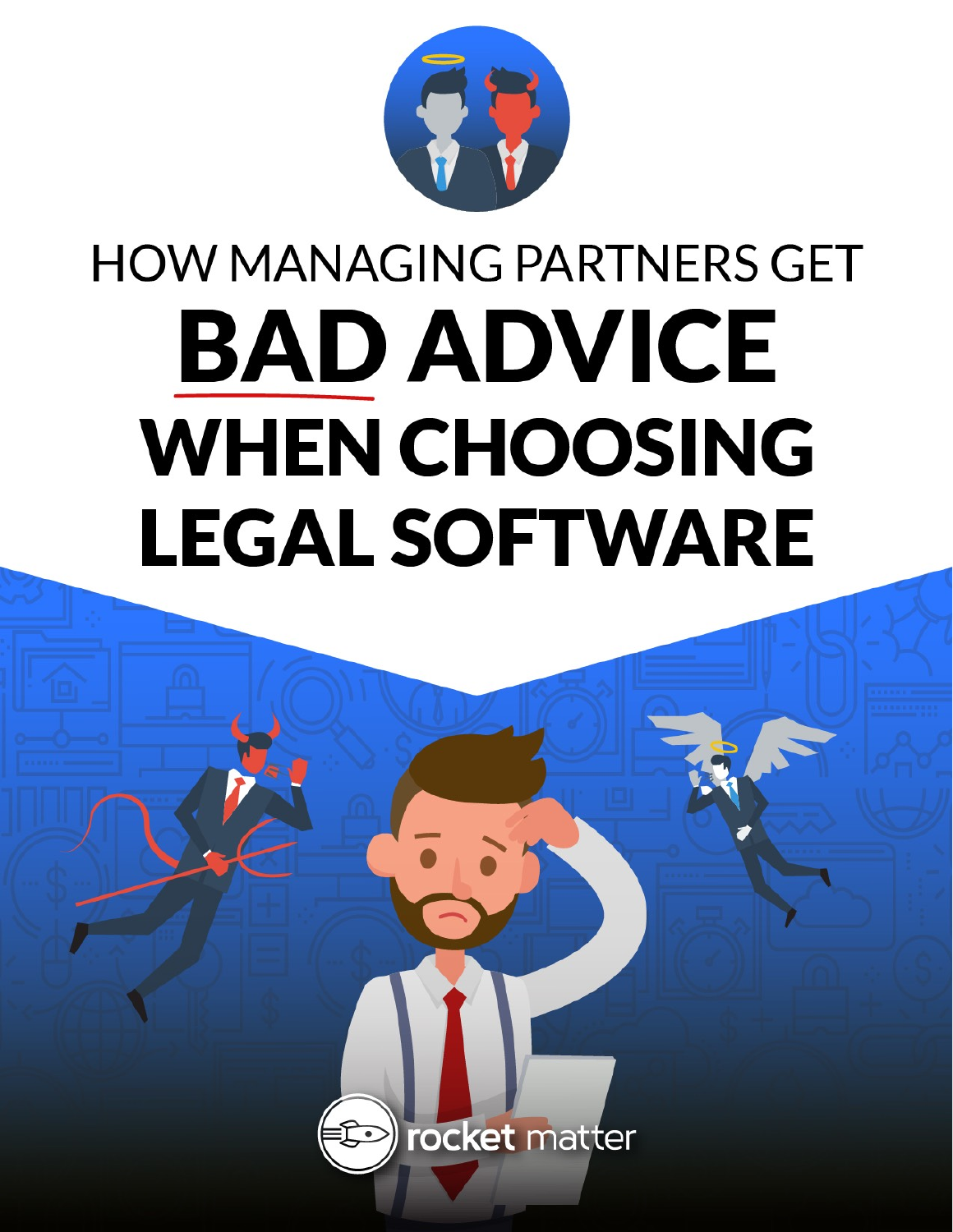## Introduction

Jerry is a managing partner at a 30-employee law firm, and he has a mess on his hands. His 15-year-old installation of legal practice management (LPM) software is falling apart at the seams. Data is mangled and reports don't add up. The system is glacially slow, and at the software vendor's suggestion, the firm has upgraded computers and routers at great expense but nothing works.

The firm's software seems like it will have a destructive crash at any moment. Jerry knows he needs to move on and replace his dying software. Looking for ideas, he reaches out to attorneys he trusts, IT support vendors, and his office managers to try to find the right solution.

If Jerry is lucky, he'll get good advice and successfully install a piece of software that not only solves his problems but also boosts his productivity and revenue. However, Jerry is very likely to get advice that doesn't necessarily help him or his firm, leading to a failed software implementation, wasting tens of thousands of dollars and endless hours of

The truth is, most software implementations do not succeed. For medium-sized projects

such as Jerry's, 88% will either fail completely or run over time or over budget.

This does not have to be the case.

potentially billable time.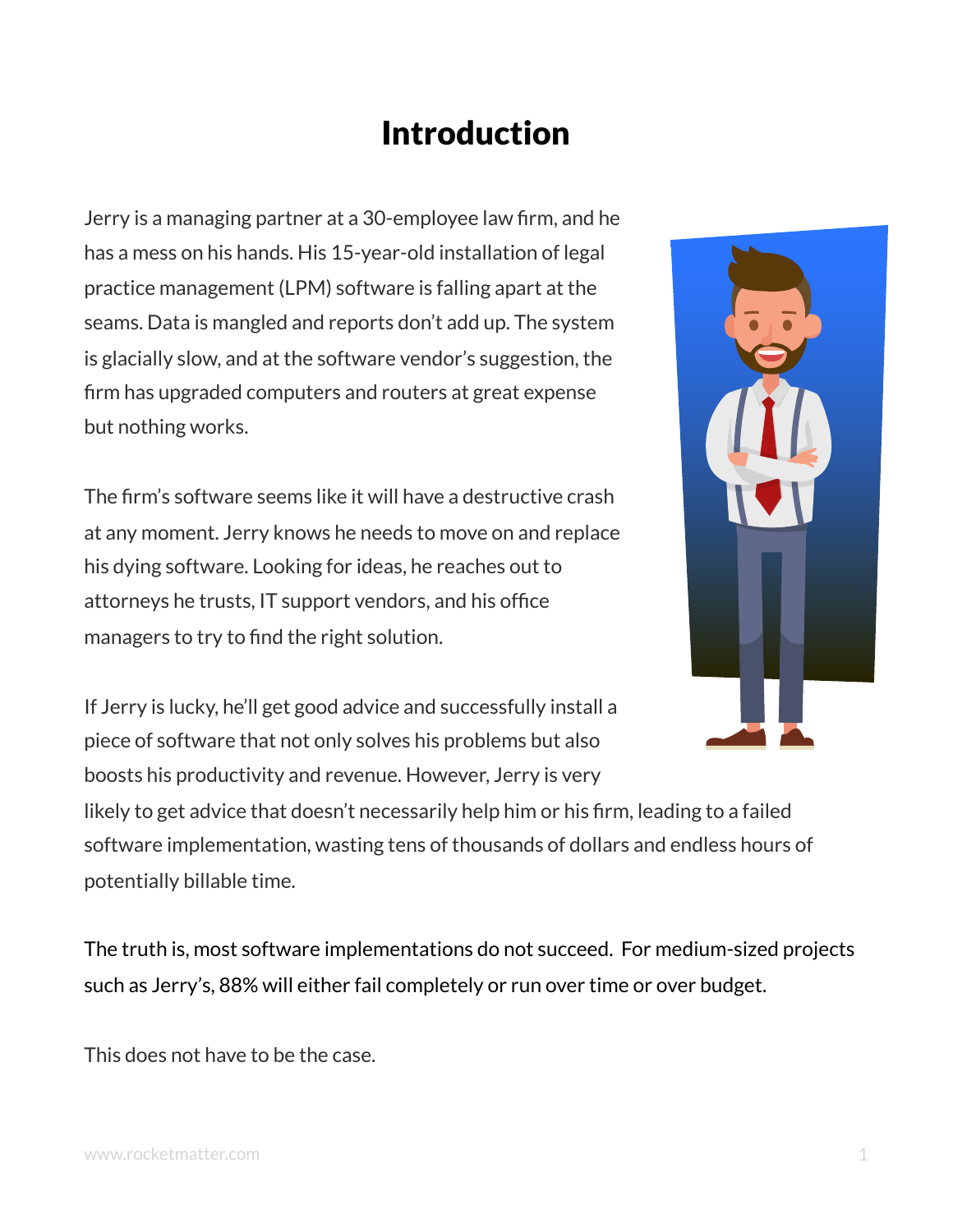We at Rocket Matter have worked with thousands of law firms over the past 12 years, and we've gained invaluable insights as to where they typically succeed and where they fail. We want to share this information with you: This eBook addresses five situations which will doom law firms to an unsuccessful, overpriced, or bloated transition to new legal practice management software. Our goal is to help you identify the landmines that could blow up your software implementation—so you can avoid them.

The truth is, most software implementations do not succeed. For medium-sized projects, 88% will either fail completely or run over time or over budget.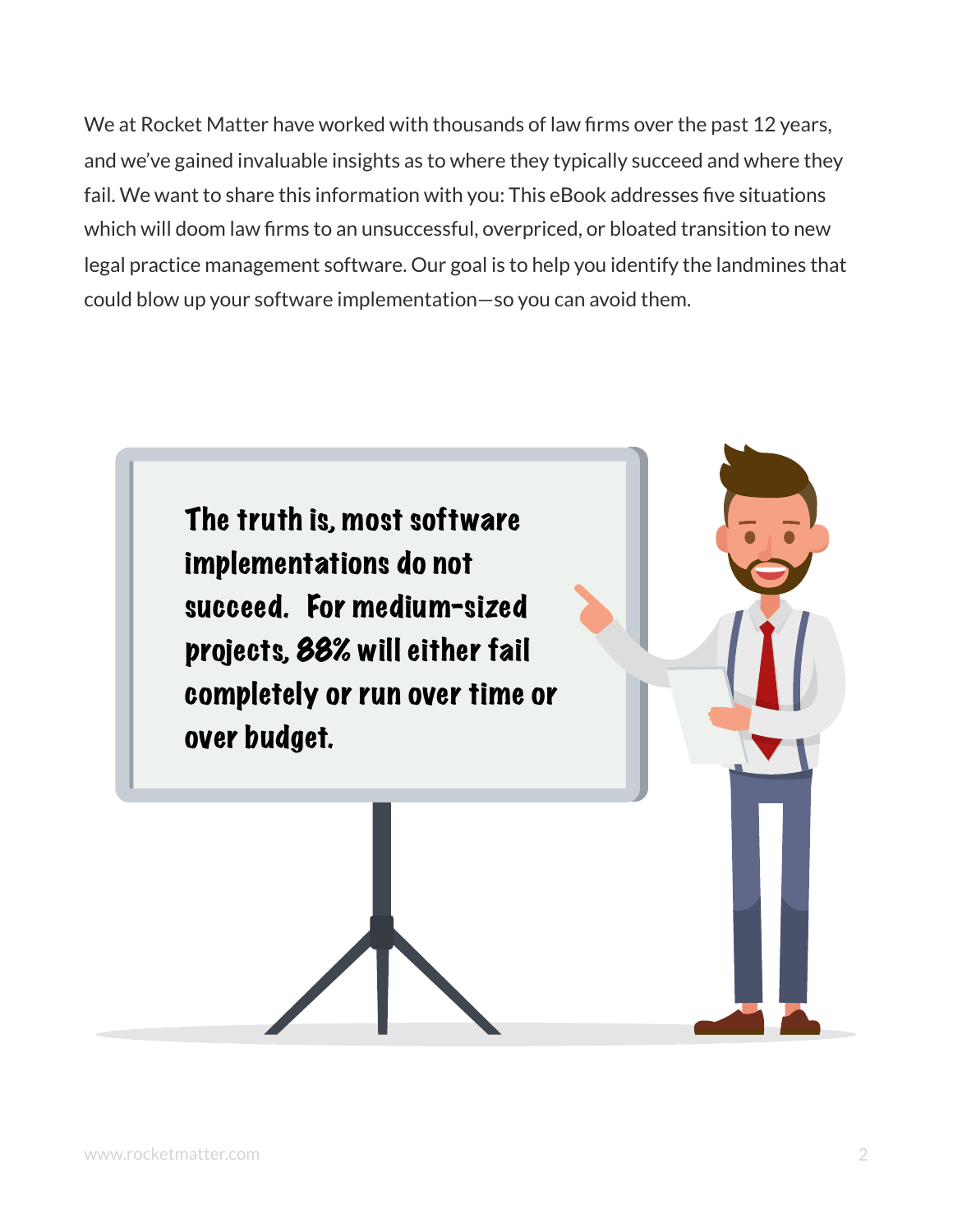## **Managing Partners Are Told They Need an All-In-One Solution**

Many legacy systems, like PC Law, are full accounting programs with lightweight LPM functionality that offer little in the way of firm optimization and revenue growth. Firms on these systems are using an accounting program as an operations and organization tool and typically have been doing so for the past fifteen years.

It may sound attractive to have an all-in-one solution, but users on these systems end up sacrificing a tremendous amount of quality. No system can do both full-accounting and robust practice management well. If a system that is strong in practice management adds a full accounting package to it, then the full accounting package will be weak. Likewise, if an accounting program tacks on a practice management functionality, the practice management software will lack features that are critical to the operations side of a business.

Instead, as a managing partner, you'll likely be happier with best-of-breed products. Attorneys, paralegals, and front-office staff will enjoy using software designed specifically to optimize workflows, to run well on mobile devices, and to have pleasant user experiences.



Furthermore, most LPM systems do have operational accounting, which is the information managing partners really need to stay on top of their business. (Again, this is not a full accounting program—just some of the essentials.) Rocket Matter, for example,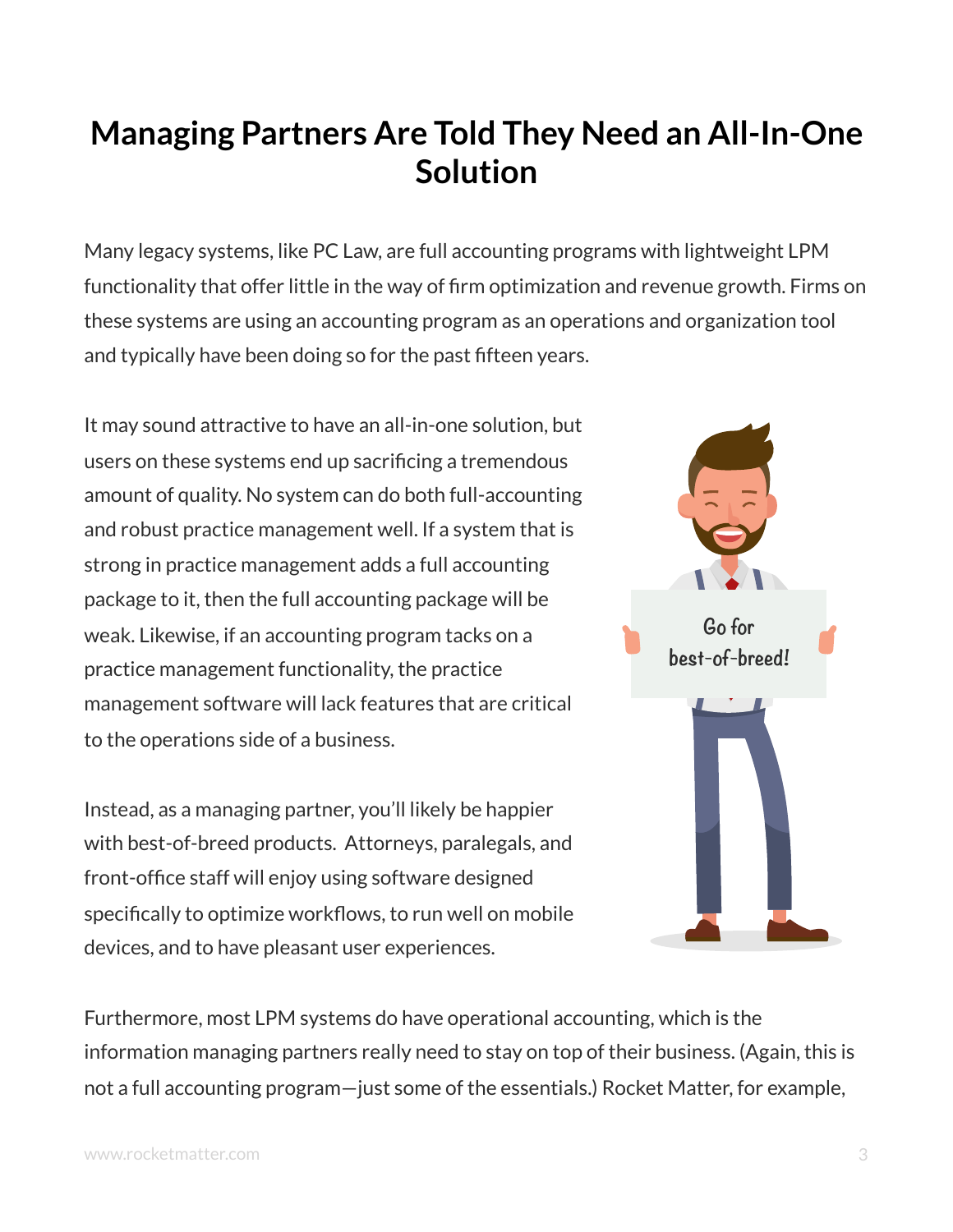tracks time and expense entries, and it allows you to invoice, collect payments, track receivables, and run reports on collections and originations. For Insurance Defense firms, you can even perform invoice audits to predict rejection before those bills are sent to the carriers.

Those financial details are then pushed to a full accounting program like QuickBooks, allowing you to use a back office tool as it was designed to be used. Your accountant, bookkeeper, or internal staff uses accounting programs to handle accumulated depreciation schedules, general ledger entries, reconciliation, and payroll. These core functions don't need to be a part of your LPM system.

Revenue, payments and income should be done on an LPM platform like Rocket Matter that is specifically designed to maximize business. That's where you want your lawyers, paralegals, associates, and law clerks to spend their time.

As a side note: One of the major problems you will encounter when looking at new systems is a resistance to change. When you use a system for a long time, habits develop and knowledge is amassed. People want the new software to do exactly what the old software did, which is an unrealistic desire that will limit your chances of success or options for adopting modern tools. If you've been using an accounting program as an LPM program for 15 years, there will be people on your team who will insist on continuing this pattern.

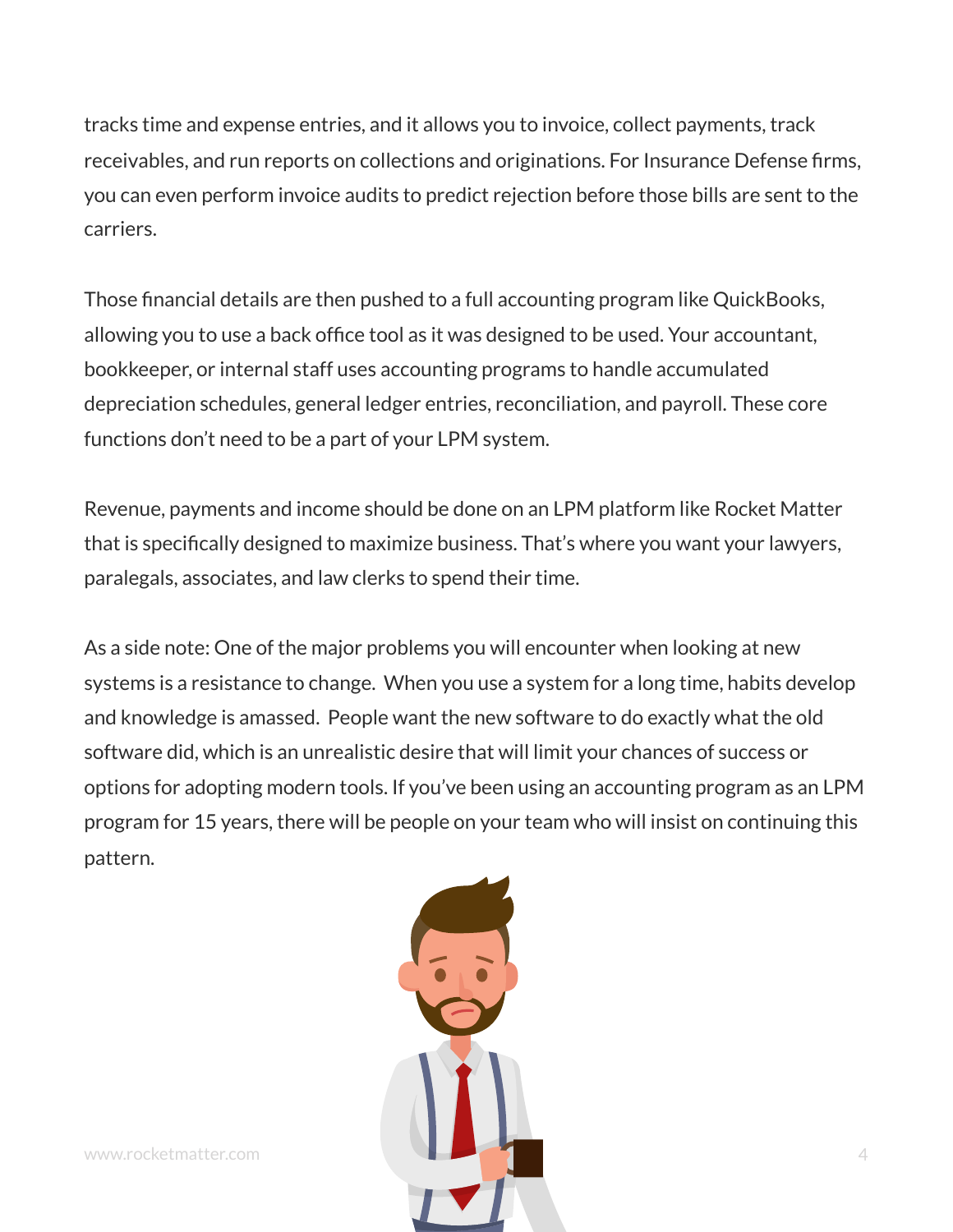## **IT Consultants Run Up Unnecessary Costs**

Our hero, managing partner Jerry, seeks a way to rescue his firm from his dying legal practice management (LPM) system. One of the first moves he might make, especially if his firm does not have internal IT resources, is to reach out to an IT consultant who specializes in legal software.

Law firms are very vulnerable when working with technology consultants. IT is often not a lawyer's core competency, and attorneys need to be able to trust the advice they're given.

There are some very good and ethical legal IT consultants out there. Unfortunately, the incentives driving some legal IT consultants are often in conflict with the financial interests of a law firm. IT consultants make money by the hour, so the bigger the project, the better. There can also be financial arrangements between IT consultants and vendors which might lead them to recommend one product over another not based on the firm's needs, but on their pocketbooks.

Some legal IT consultants prefer to recommend systems that are highly customizable as opposed to those that work cleanly and easily out of the box. When a legal IT consultant recommends a tool like Salesforce, ActionStep, or Centerbase, it is often because configuring these systems to a law firm's workflows can cost up to \$20,000 or more. If a system requires a massive investment just to get it to work, that's a big red flag.

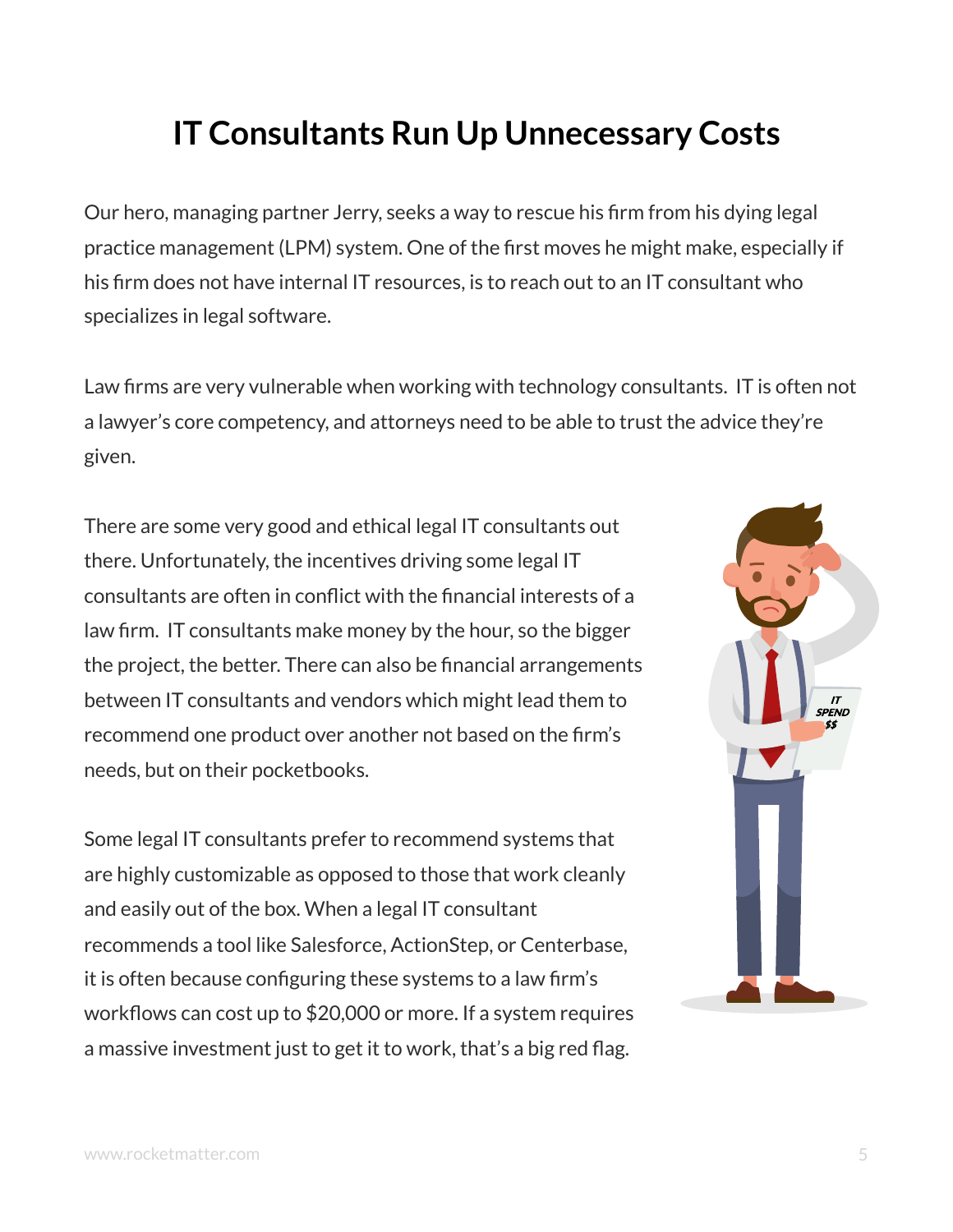In contrast, systems like Rocket Matter don't require significant customization to be highly valuable to most law firms. They don't require tens of thousands of dollars in consulting fees to work right away. Additionally, many software vendors offer a lot of professional services and training in-house.

Another red flag: Your IT consultant recommends a wholesale swap of all of the computers in your office. This is a major investment in both time and money. If your systems are five years old or older, then granted, it's probably time for an upgrade. But before you invest in new systems, consider the requirements of your software.

Cloud software has completely removed the need to rely on Windows. There's no reason at this point in time to be restricted to PC's. If you want to switch to a Mac, switch to a Mac (there are even IT consultants that specialize in legal Mac setups.) If some staff can get away with a \$250 Chromebook, get them a \$250 Chromebook. Moreover, to conserve cash flow, there are cost-effective ways of leasing machines so you don't have to take an up-front hit to your bank account that can cost thens of thousands of dollars.

With this information in hand, it's important to follow the money trail and ask your IT consultant the following questions and see if you're comfortable with the responses:

#### **Do you earn a referral fee or commission from the software vendor you're recommending I use?**

If this is the case, don't necessarily rule the software out, but hang on to this information when you're making decisions.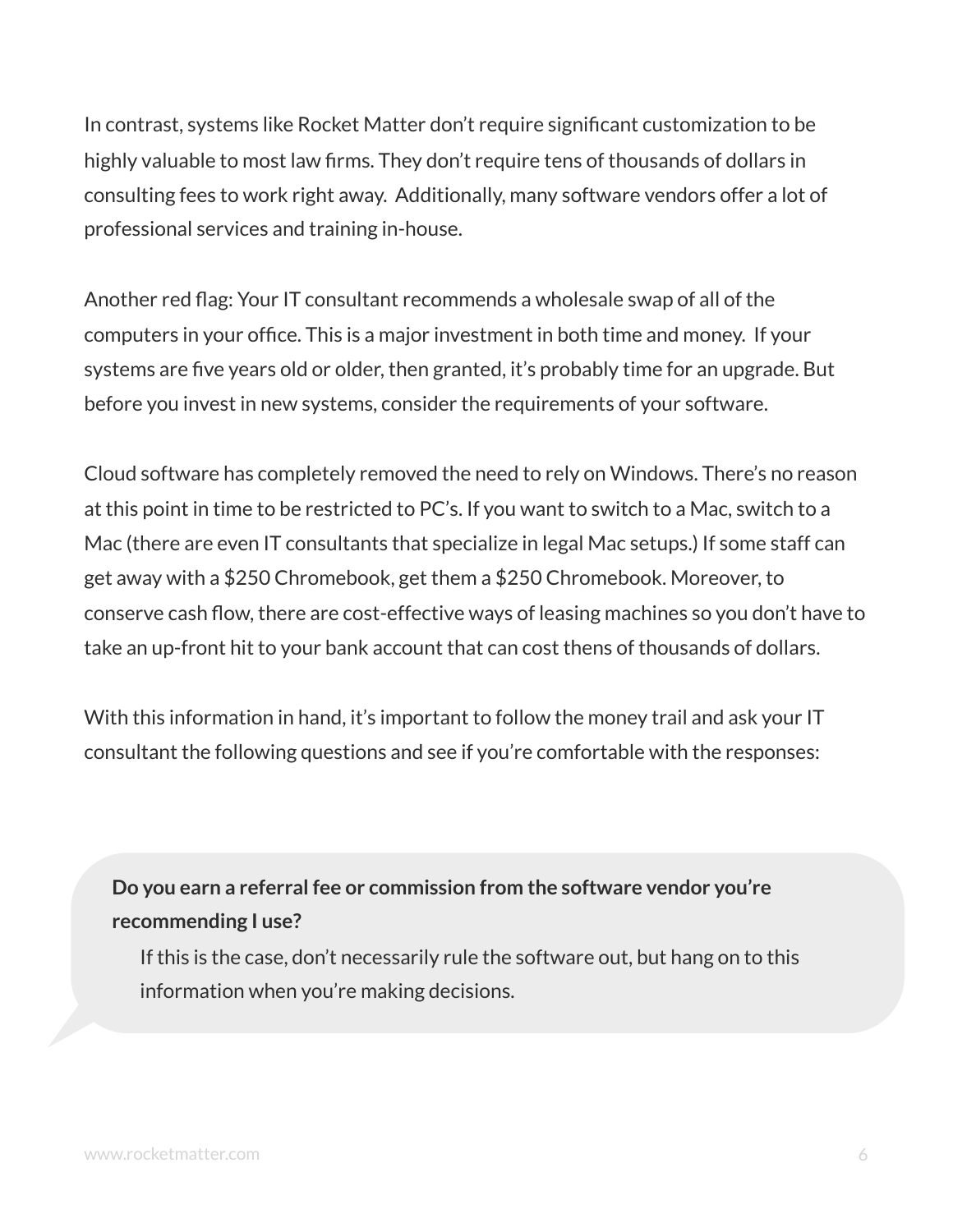#### **Are there software products you're not recommending that require less configuration out of the box?**

If the answer is yes, make sure you take a look at those products.

#### **Who will I be paying for training on the software, and does the software vendor provide their own training?**

Take a look at the vendor's training options. They may be less expensive.

#### **If I need to replace my computers, can we have a heterogeneous environment (i.e. Macs, Chromebooks, and PCs) if we want one?**

If they say no, push back. There should be no reason in today's age why multiple systems cannot be supported.

#### **What are the system requirements that we will need for our software?**

Make sure you're not overbuying when it comes to new computers.

#### **Are there any long-term financing options for our new computers?**

Financing options are great, they and can be obtained through manufacturers or lending companies. Apple, DirectCapital, and your bank may be able to help out.



www.rocketmatter.com 7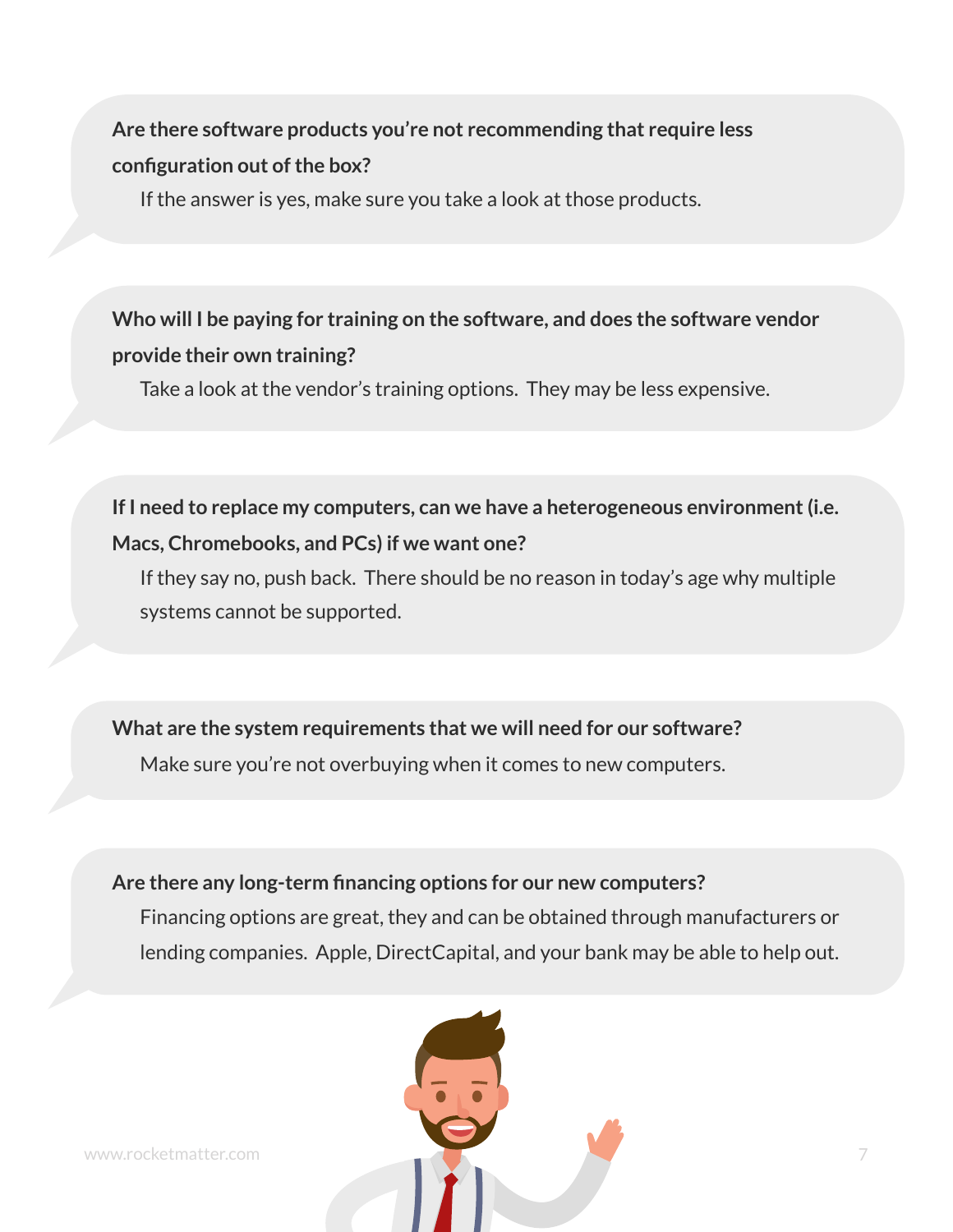## **Vendors Tell Managing Partners that the Transition Will be Easy**

Jerry, managing partner of a 30-person law firm, is at the point where his firm has narrowed down his LPM software options to three possible choices. He recalls the fraught transition when he installed PC Law 15 years ago. He asks the three potential LPM companies if the transition will be difficult.

"Not at all," say the vendors. "We'll just switch you over, and it's going to be a non-issue."

Unfortunately, this is a very common and misleading response from LPM software vendors, and it is demonstrably false. It's very important, when evaluating LPM systems, to accept the fact that you will run into hiccups. There are times you're going to be frustrated. There are situations



that will arise that will pit your staff against your consultant or vendor.

This is why it's critical to make sure you're working with the right people who can help you through any issues that inevitably arise. You need to know you have robust support from your vendor or consultant to ensure that communication is open and easy. You must have confidence that they can solve problems that arise.

When a law firm moves from one system to another, it has three major barriers to overcome. Here's a look at all three: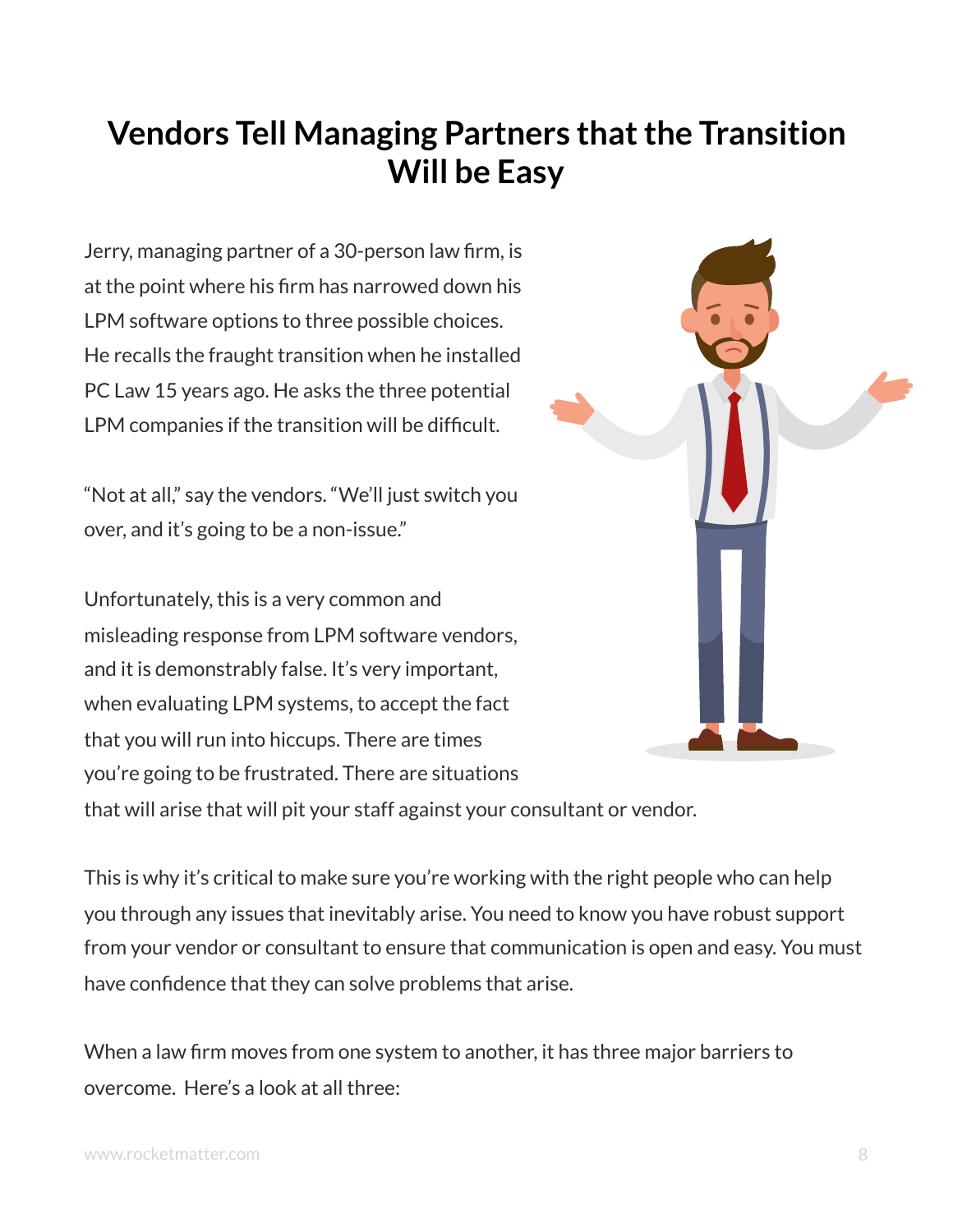

#### Barrier One: Data Transfer

Migrating information from old LPM systems to new ones needs to be done by people who know what they're doing. Many law firms are lax about enforcing how systems are used, leading to data exports where the wrong data is in the wrong column. (We've seen data export files from Time Matters wherein the "Last Name" column, a semi-colon appeared.) So, first the data needs to be extracted, and then it needs to be cleaned and mapped properly to the new system.



#### Barrier Two: Installation and Configuration

Some software, such as Rocket Matter, is designed to be an out-of-the-box solution that requires few if any modifications. Other software requires massive customization and configurations. For instance, on-premise software, such as Aderant Total Office, requires investments in hardware and configuration.

Even if you use an out-of-the box cloud solution that is up and running right away, you still may want certain reports, invoice templates, or workflows tailored to your firm.

The trick here is to determine what you cannot live without, and make sure it is ready when you start using the new system.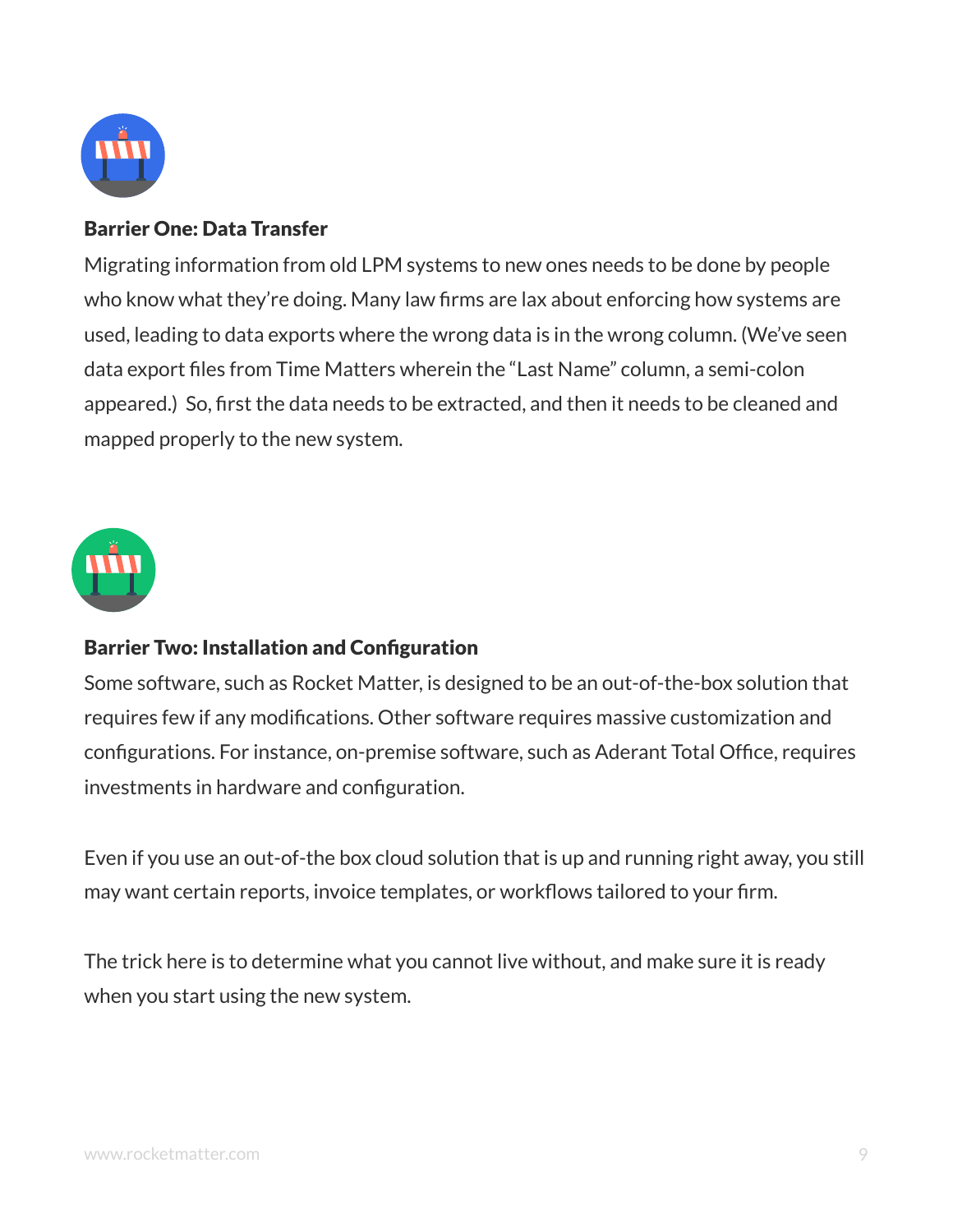

#### Barrier Three: Internal Adoption

Let's say from a technical standpoint, everything goes perfectly. Because your staff kept your old system in meticulous, tip-top shape, data transfer from the old system to the new one goes smoothly. The new system is up and running on your switchover date with your data imported and ready to go. However, you still have the biggest barrier of all on your hands: Employee adoption.

All of the employees in the law firm have to learn new software. And since different software solves the same problem in different ways, that might mean embracing new processes or breaking bad habits that have been calcifying over the past 15 years. It is very hard for some people to make that leap.

Now might be a good time for Jerry to do two things. First, he may want to pass around copies of *Who Moved My Cheese*, a business parable book about dealing with change. Second, he should make sure that the firm has properly invested in training and is aware of all of the potential options available to the firm.

www.rocketmatter.com 10 **WHO MOVED** MY CHEESE?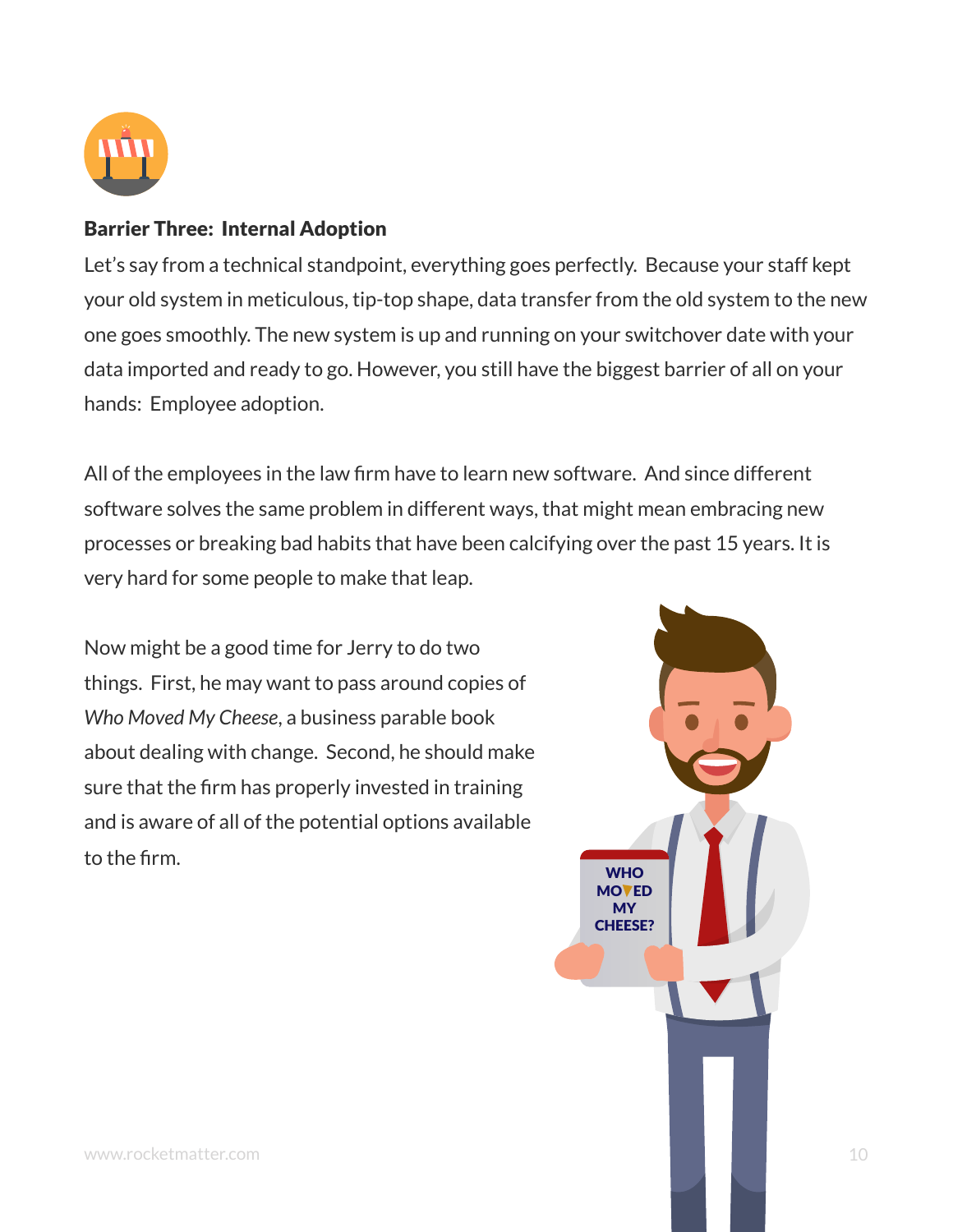## **Law Firms Bring Over the Wrong Data**

Our man Jerry, the managing partner of a 30-employee firm, has a daunting task on his hands: He must determine what to do with 15 years worth of client and matter information in the PCLaw installation his firm is about to sunset.



You never know what information you might need, Jerry figures, so should he bring over everything? The IT consultant and vendor he's working with are giving him conflicting information, and his back-office team has their own wants and needs. Here's an example of some bad (and confusing!) advice Jerry might get from these people… along with some clarity: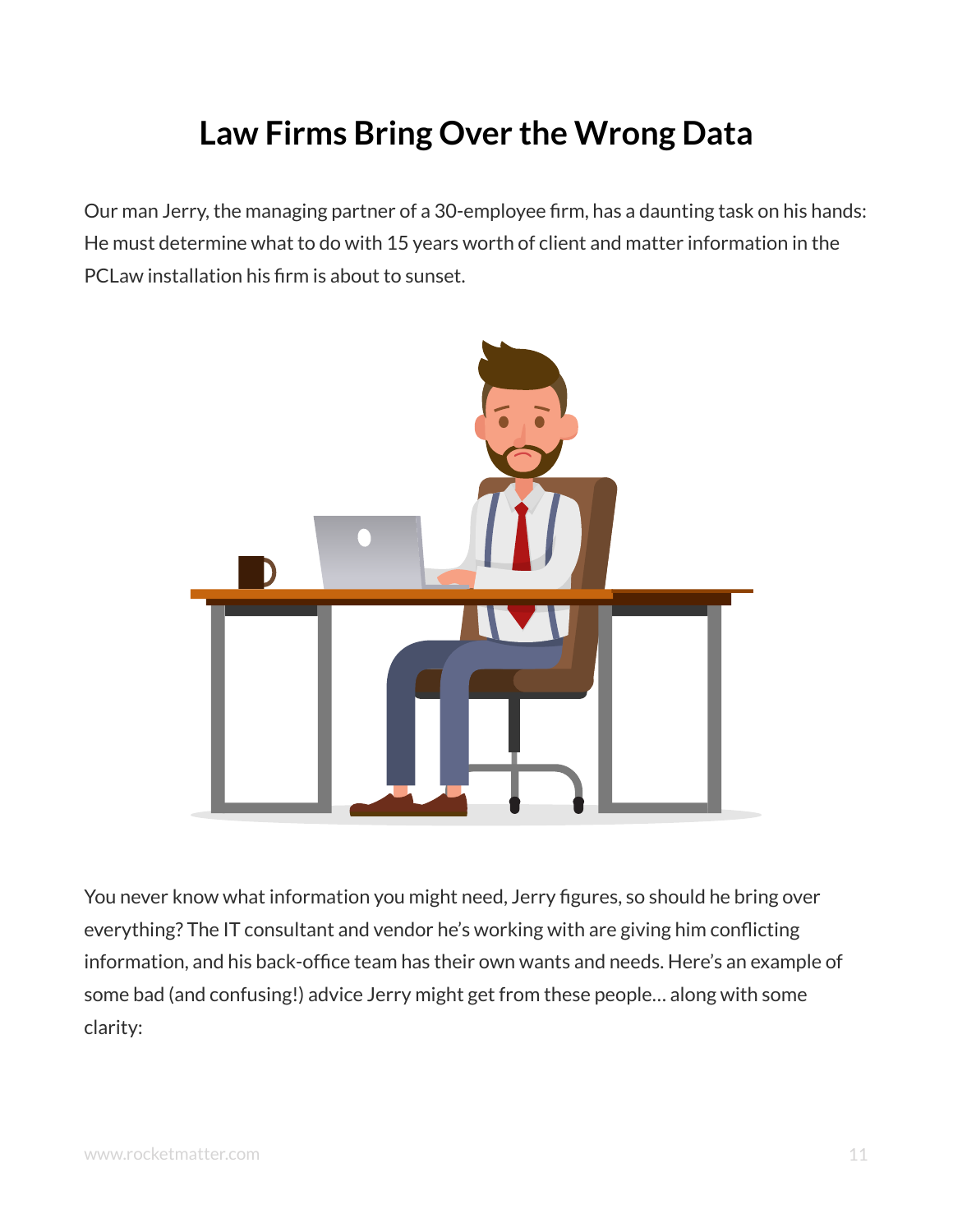

#### Bad Advice Example #1: Not Differentiating Between Data and Documents

Information moving from an old to new system must be separated out into two groups: Documents and data.

Documents are the actual legal documents and work products of a case (i.e. Word files and PDFs), whereas data is everything else from the LPM system—contact information, notes, tasks, billable information, matter details, and so on. You need to have a migration strategy for both types of information as they are stored in very different ways.

Documents, in a sense, are easier to move because a document is just a document. However, you have to be extremely careful when moving them because you're going to want to preserve the folder structure as well as the document creation and modification dates. Losing critical file metadata such as this can be extremely disruptive, so make sure whoever is transferring your data is aware of these nuances.

Moving data is another story, because every LPM system has a unique database design and stores information in a proprietary way. Care must be taken to ensure that, for example, the matter name in the old system is properly transferred to the matter name data field in the new system. Usually your new software will either have a file format for importing data or an API (application programming interface) that a consultant can use to move the data in an automated fashion.



#### Bad Advice Example #2: Bringing Over Too Much Data

The more you reduce complexity when switching systems, the greater your odds of success. Conversely, the last thing you want to do when switching software is to bring over all of your data. By doing so, you greatly increase complexity and the odds of project failure.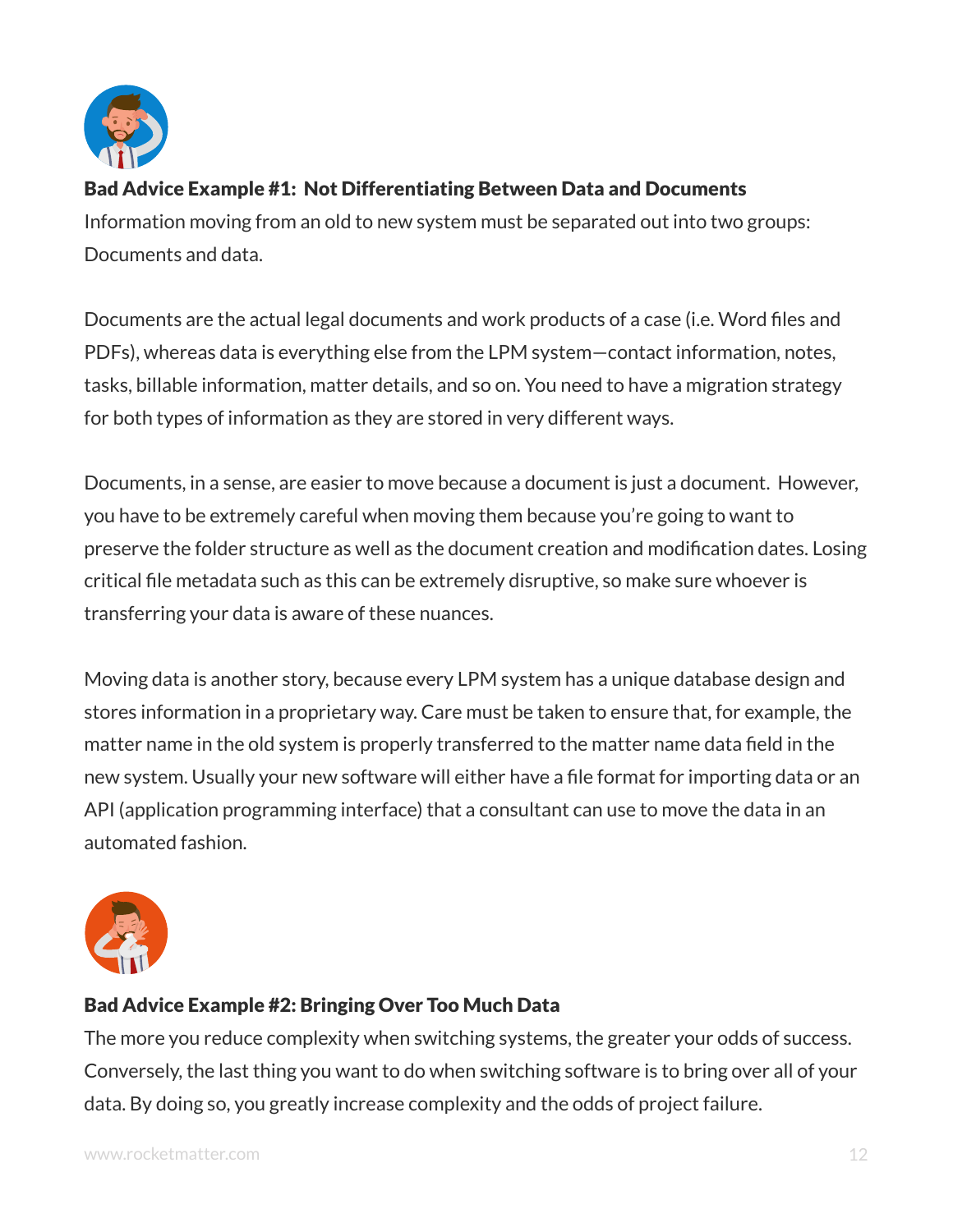Bringing over all previous invoices and billed items is not only unnecessary, it can screw up your ledgers, cause countless hours of lost work, and erode faith in your new system. Different accounting software handles data in their own unique ways. As a consequence, information is bound to get lost or rearranged, resulting in frustration and lost time trying to reconcile numbers across both systems.

The best practice is to choose a switchover date immediately after running invoices. This way, you don't need to bring over any historic billable activity, only balances for your current matters. You can then reduce the number of licenses on your historic system to one or two, and you can keep the system around for archival and reference purposes.

**As a rule of thumb, when transferring data between two LPM systems, this is the right balance of information:** 

- **1. All contacts**
- **2. All matters (even closed ones—for conflict checks)**
- **3. Calendar events**
- **4. Tasks**
- **5. Balances for current matters only**

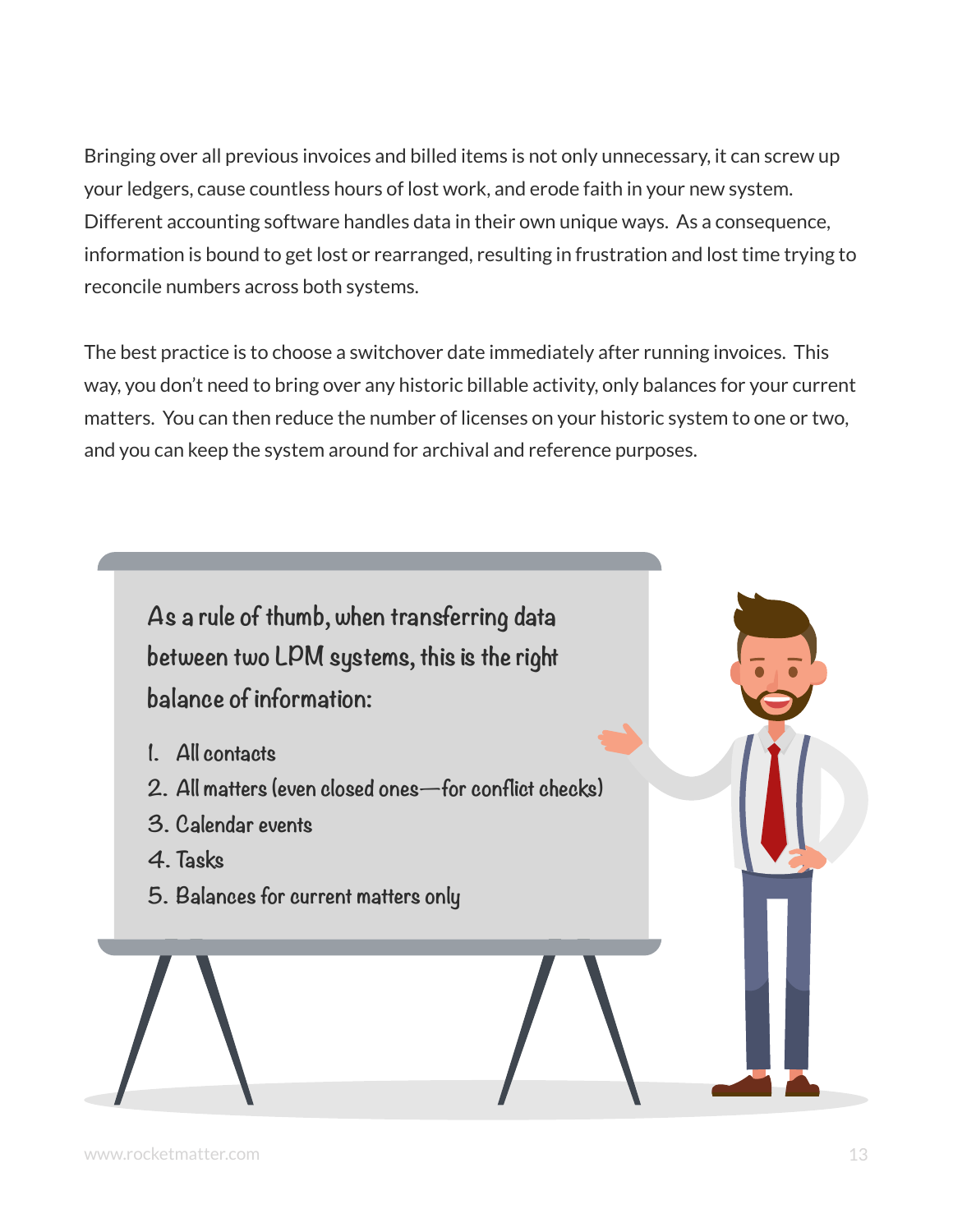## **Managing Partners are Sabotaged by their Own Staff**

Good for Jerry! Our managing partner hero should be congratulated—he was able to get a new LPM system up and running. With the help of his new vendor, he successfully transferred his data cleanly over from his legacy system. Pour Jerry a McCallan 25 on the rocks.



However, it's not over yet. Jerry now has one big, last, enormous hurdle: Staff buy-in.

Some of the team's engagement is up to Jerry. Law firm employees need to feel part of the decision-making process and have their voices heard. They need strong leaders who make expectations crystal clear and who understand the need for training.

However, it's not all up to law firm leaders. Not only do you need to get your team on board with your move to the new system, your team also needs to be competent, skilled, and agile enough to adapt their existing processes to a different user interface.

"Successful projects need smart, trained people," writes The Standish Group in their recent report on software implementation. "Not surprisingly, one of the key project success factors identified in Standish Group's research is a competent staff."

Unskilled employees are the single biggest risk to project failure at this late stage, so investing in training is paramount. Employees also need to have the mental capacity to make any necessary adjustments to their workflows.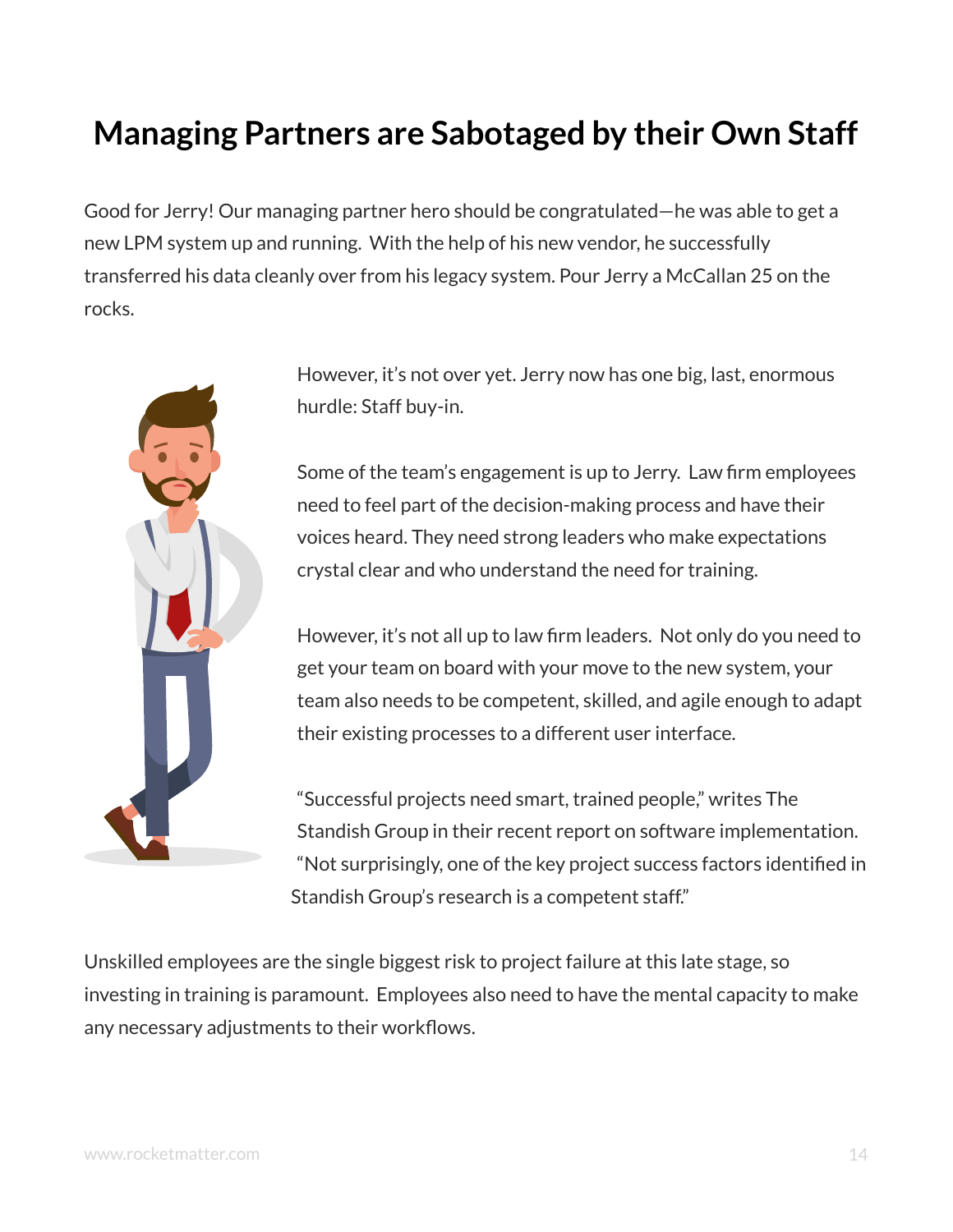#### Where New Legal Software Often Dies

If Jerry's practice is like a lot of law firms, their new installation may shipwreck on the rocks of back office personnel. Granted, it is unfair to characterize these devoted and hard working men and women as uniformly resistant to change. Many of these employees are actually the people that first understand a software change must be made. They might be the ones who champion a new system.

However, in the twelve years of working with law firms, we've found that if there is resistance against a new system, more often than not it arises from the operational financial team. We've heard similar reports from trusted consultants who also work with law firms. Many software installations have succeeded technically only to run into headwinds with the people running the books—they insist the new software keeps them from performing their jobs and they must return to the old stuff.

#### Watch Out For Technical Laggards

Let's not kid ourselves. In an organization with multiple employees, there are bound to be people on different ends of the technology adoption lifecycle, pictured below. On the leading edge of this spectrum are the innovators, eager to not only adopt new technology but also to invent change. On the other end, you have laggards, who, if they could, would still watch VHS tapes.



## **Technology Adoption Lifecycle**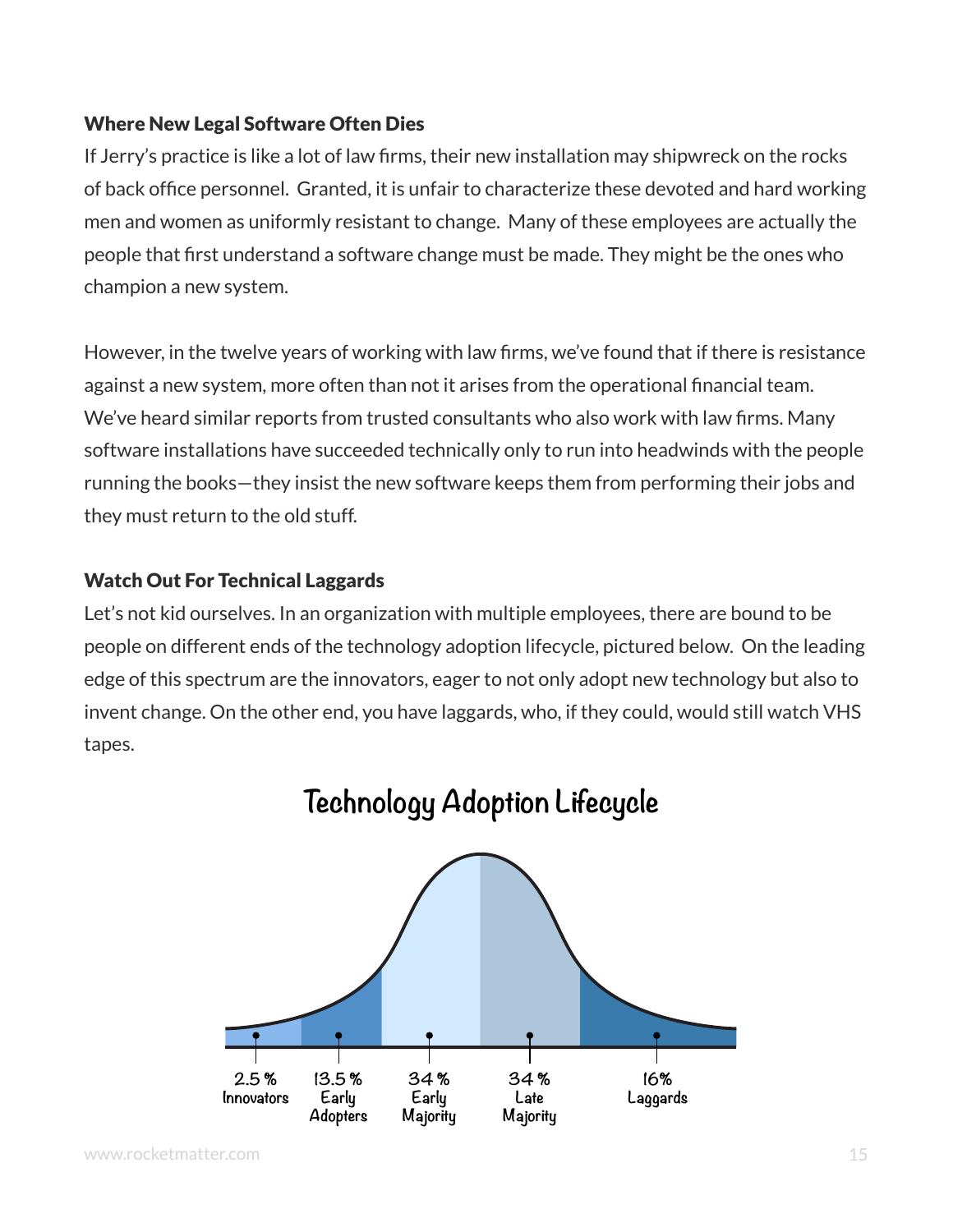When a process cannot be performed the same way as before, instead of adapting to the new tool, some employees sound the alarms. If they can't run the same exact report in the same exact way, they freeze. They may raise a series of small concerns that snowball over time (the "death by a thousand cuts" approach) or they may raise one or two major perceived "showstoppers."

The good news is that most software projects will succeed if you consider these human factors ahead of time. If you set the expectation that not everything will be done the exact same way as before, provide strong leadership, ensure that staff is trained, and incorporate their opinions as part of the purchase decision, you should have sufficient buy-in and a successful project.

If you continue to get resistance after leading a solid and inclusive project, at this point you might need a personnel change. Having an on-staff saboteur whether intentional on his or her part or due to an inability to adopt change—can not only suck the energy out of an exciting endeavor, it can also cost the organization countless wasted hours and dollars.

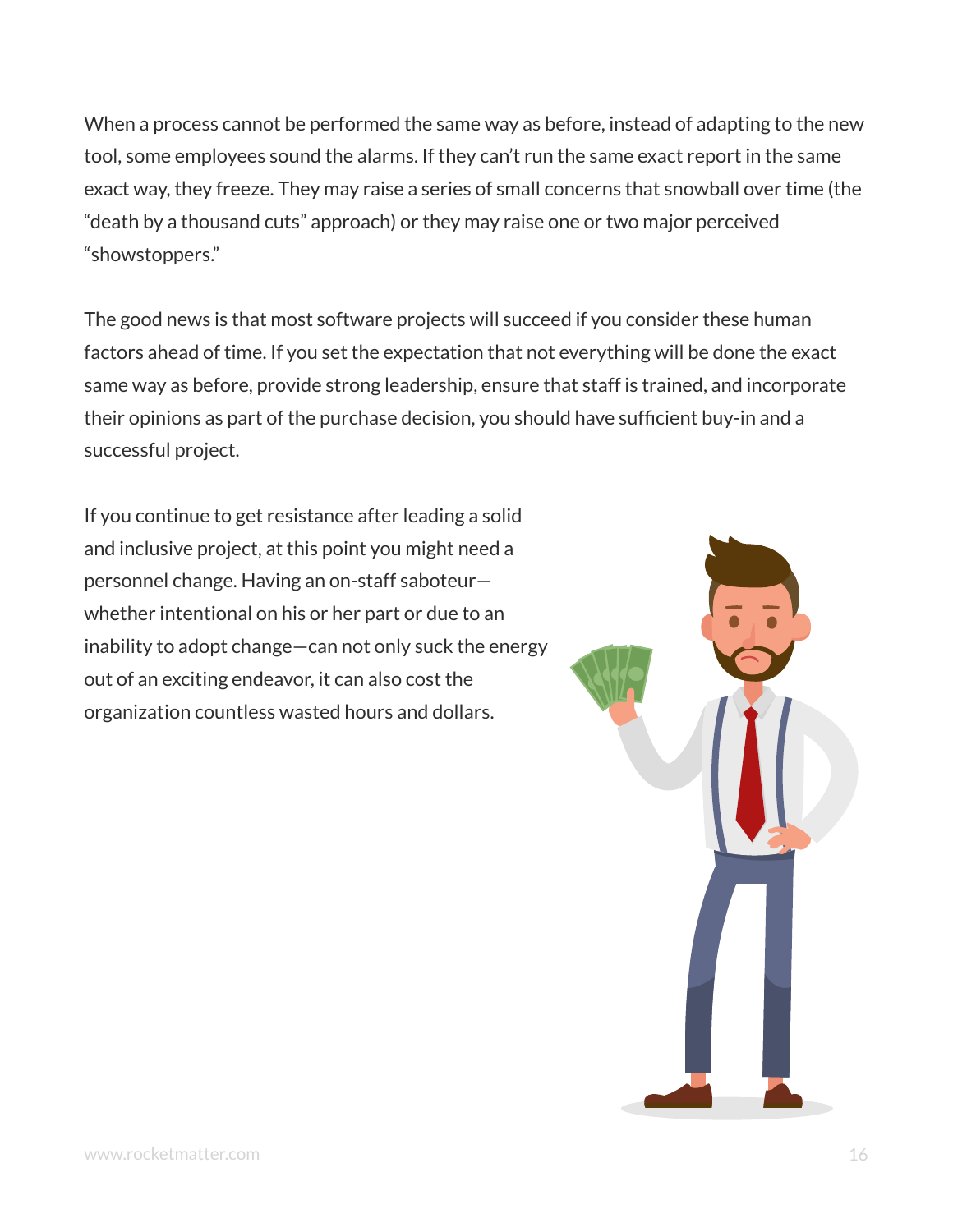## **So What's** *Good* **Advice for Managing Partners When Choosing Legal Software?**

Jerry, the undaunted managing partner of his 30-person law firm, has succeeded. He transitioned from old, Windows XP-based PCLaw to an office of sleek MacBooks, tablets, Chromebooks, and PC's running the latest cloud software.

Data was migrated successfully. Staff are trained and using the new product efficiently, having cleaned up old, inefficient processes along the way.

How did Jerry do it? What advice does he have for the rest of us?



#### 1. He chose best-of-breed software instead of an all-in-one solution.

Jerry did not feel obligated to buy a Swiss Army Knife solution. He bought powerful software for case management and time and billing, which covers invoicing and collections, and he left the back end accounting where it belongs: In a dedicated accounting program.

#### 2. He understood the economics of technology consultants and did not overpay.

Jerry sidestepped unnecessary consulting fees that would have cost upwards of \$20,000 to configure overly complex systems. He was also very discerning about replacing his old fleet of computers, and instead of purchasing 30 identical cloned machines, he financed the purchase of a variety of machines suited to particular job functions.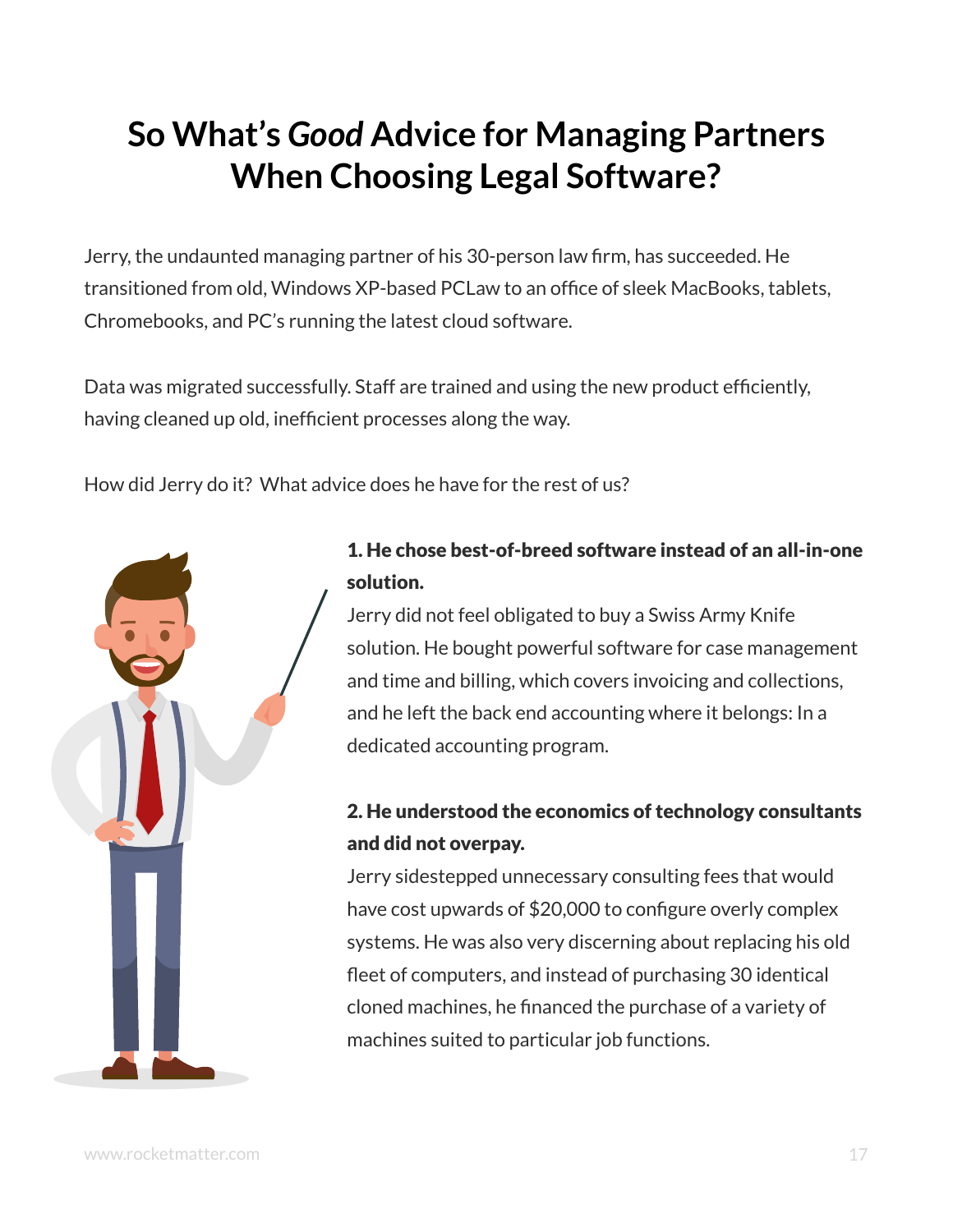#### 3. He brought over the right data.

Jerry understood the criticality of bringing over documents and LPM data separately. He brought over what was needed, but he avoided the chaos of importing old billable information. He keeps one license around of the old software just in case someone needs to refer to archival information.

#### 4. He incorporated key personnel in his decision making.

By making sure the back office and other key staff was involved in the purchasing, Jerry achieved buy-in from his employees. They were able to surface critical reports and functionality that they needed to do their jobs, preventing the likelihood of surprises postimplementation.

#### 5. He invested in training.

Jerry provided customized training for his staff and insisted they become proficient in the new technology. He understood that a smart, capable staff is critical to a project's success, and that if they couldn't incorporate the new software into their workflows, his investment would be wasted.

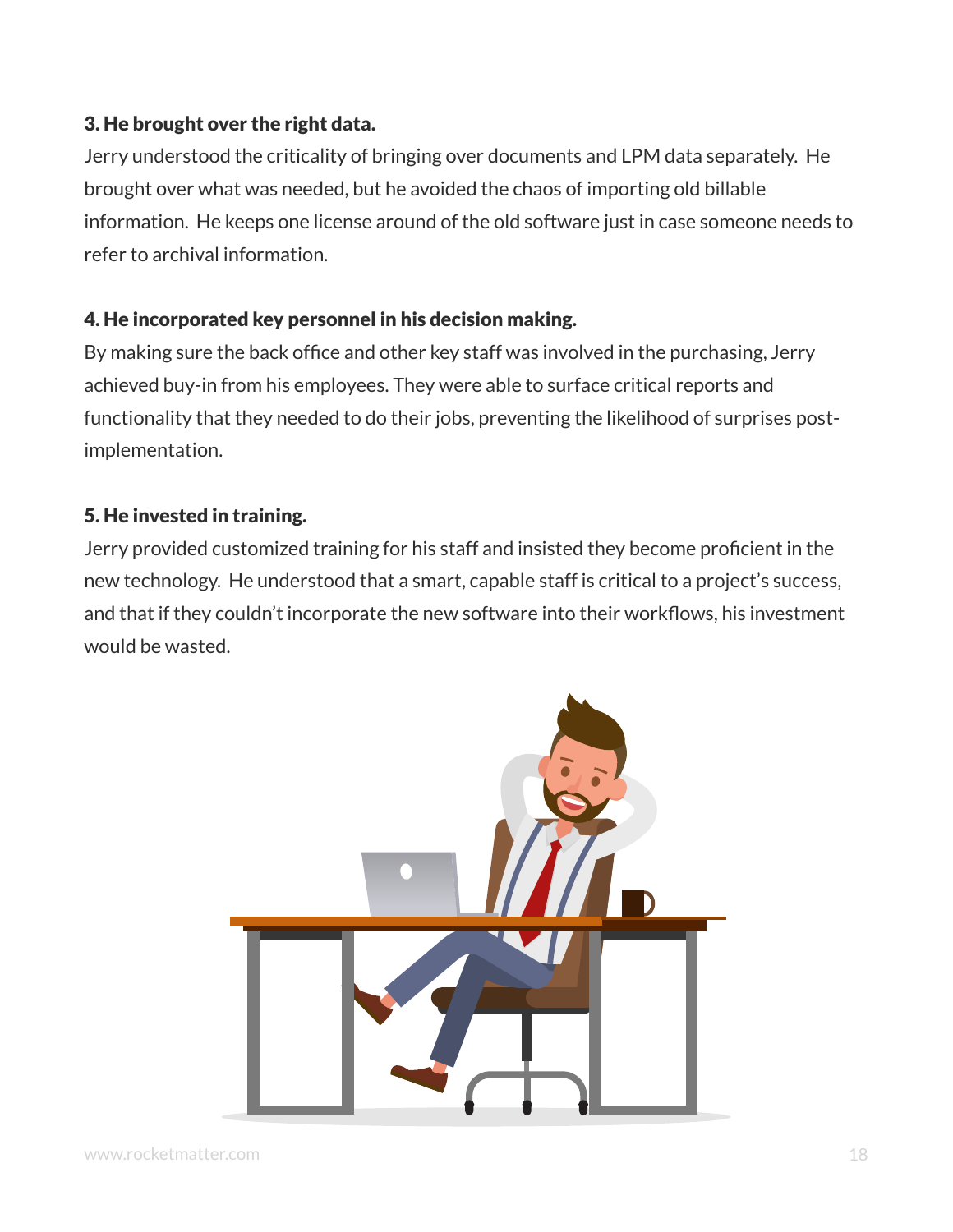## **About Rocket Matter**

Rocket Matter helps law firms offer better client service and also increase revenues by more than 20%. The company was the first cloud-based legal practice management software on the market, landing its first client in 2007. It has been a leader ever since.

Rocket Matter has the most powerful, easy-to-use time and billing software in the industry. Also, when law firms want to make more money, go paperless, or increase confidence in their trust accounting, Rocket Matter helps them achieve those goals. With award-winning customer service based in the United States, it's no wonder thousands of law firms swear by Rocket Matter.